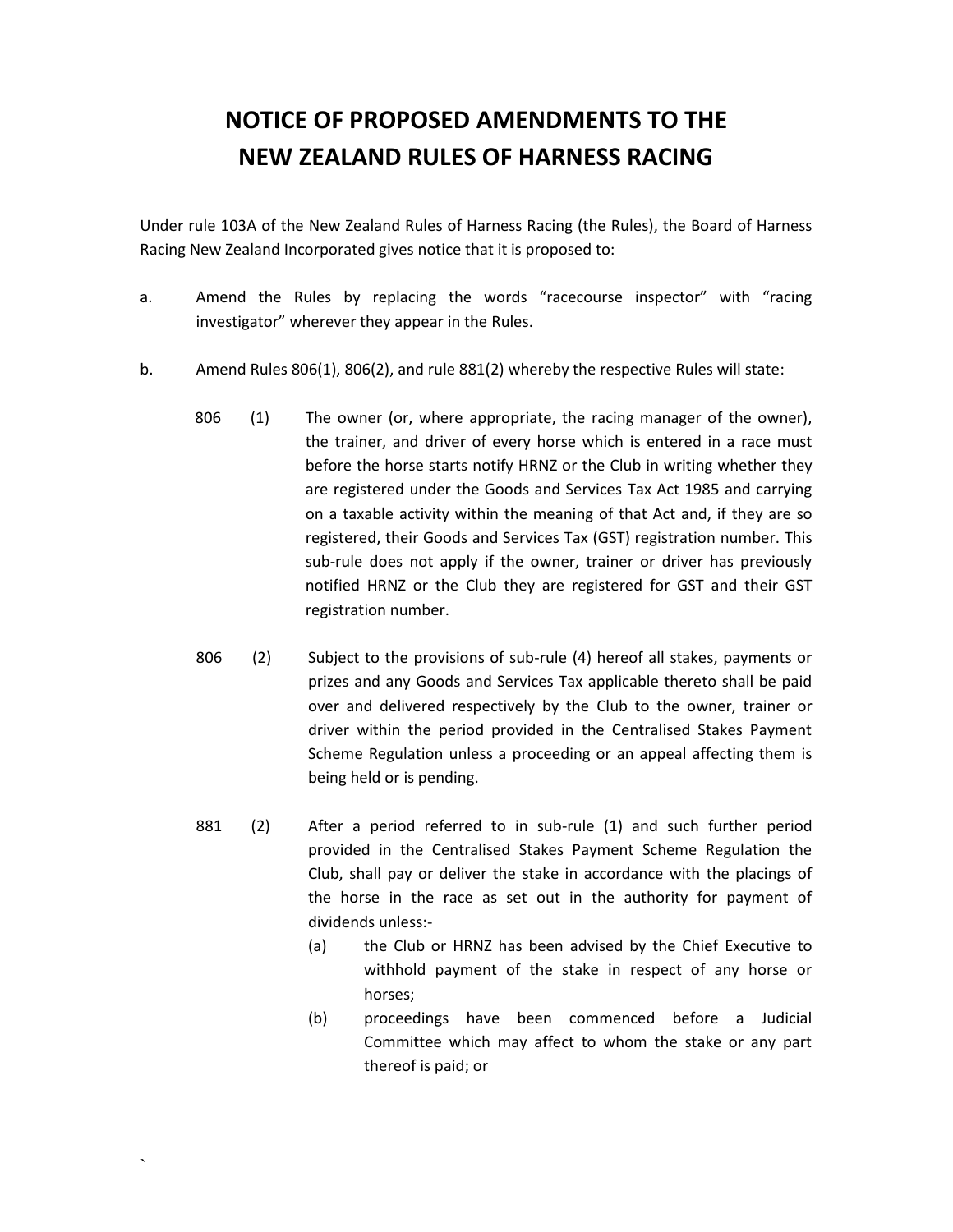(c) the time for filing an appeal has not expired, or the hearing of an appeal the determination of which may affect to whom the stake or any part thereof is paid, has not been concluded.

## **BACKGROUND**

RITA devolving into TAB NZ on 1 August 2020 has changed the method and timing in which all three codes will be funded for the 2020/21 season. Total distributions will now flow through Racing New Zealand and will be paid to HRNZ in arrears. This is a significant departure from the prior season method of next day funding to Clubs.

The changes to Rules 806 (2) and 881 (2) are to reassign the number of days for stakes payments to be made from the Rules to the Centralised Stakes Regulations, and allow HRNZ to pay Clubs and participants in line with when funds are received from Racing New Zealand. HRNZ's reserves are not sufficient during the peak racing season to continue next day funding to Clubs, given that funds will now be received in arrears.

The changes to Rule 806 (1) are to clarify the requirement to advise the Clubs or HRNZ of owners/trainers/drivers GST registration.

The changes recommended in part a to this notice are to correct the language around the current role names for the RIU staff.

## **PROPOSED RULE CHANGES TO BE CONSIDERED BY THE BOARD**

Pursuant to the Rules, notice is given to every Club and Kindred Body that the proposed amendments will be considered at the HRNZ Board meeting after industry consultation during the period 22<sup>nd</sup> to 25<sup>th</sup> September 2020.

## **INDUSTRY CONSULTATION**

 $\sum_{i=1}^n \alpha_i$ 

Clubs and Kindred Bodies may make written submissions to the Board as regards the proposed amendments and shall advise the Board if they wish to appear before the Board to make oral submissions on the proposed amendments by **4.30 pm Monday 21st September 2020**.

Submissions should be addressed to:

Chief Executive Harness Racing New Zealand Incorporated PO Box 459 CHRISTCHURCH 8140 Email: leanne@hrnz.co.nz